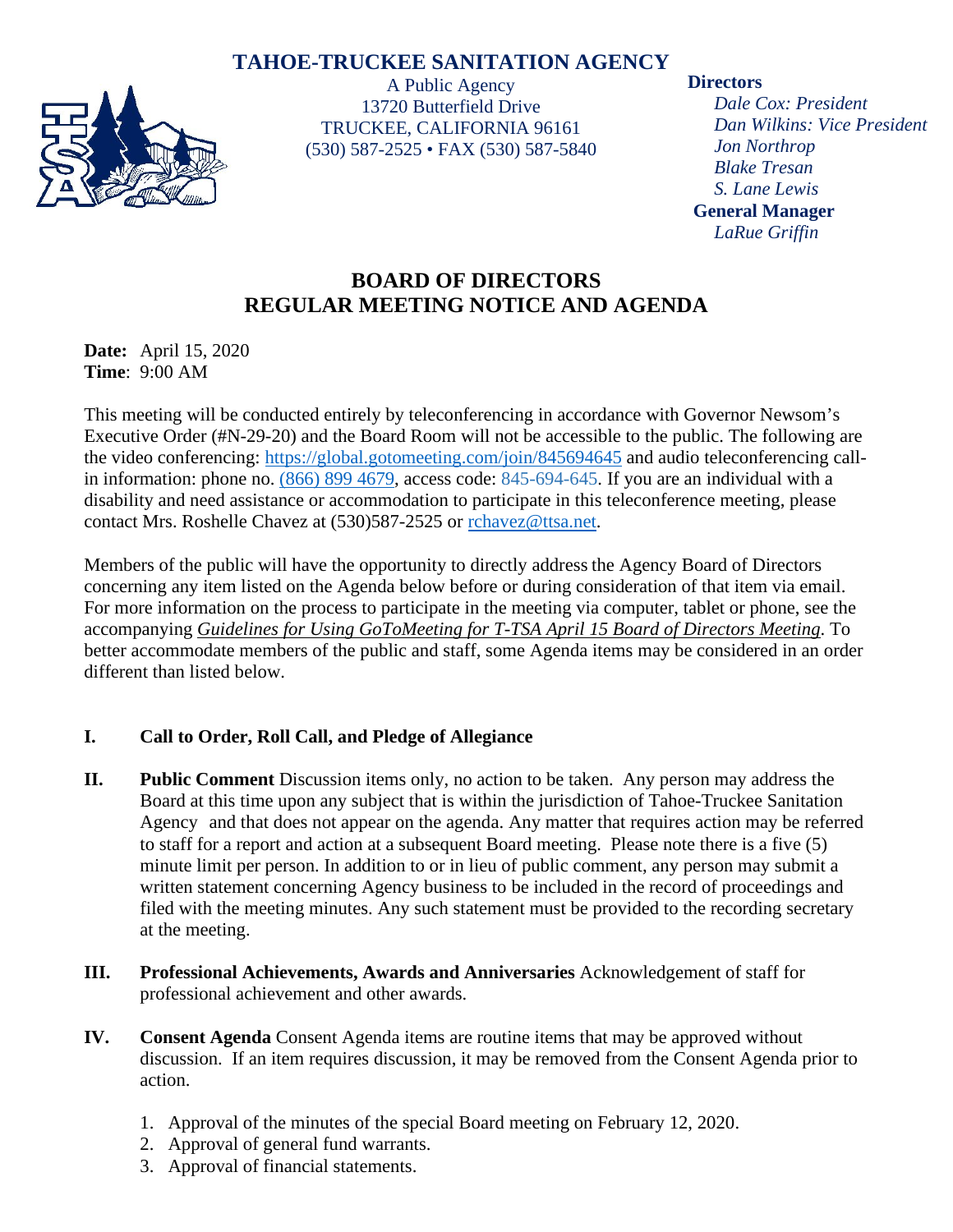#### **V. Regular Agenda**

- 1. Appeal of connection fees for APN 092-100-004-000.
- 2. Approval of updated Employee Handbook.
- 3. Discussion and action on Resolution No. 2-2020 establishing rules and regulations for the administration of employer-employee relations.
- 4. Approval of the updated Laboratory Director and Chief Plant Operator classification descriptions.
- 5. Approval of Agency Investment Policy.
- 6. Approval to purchase the portable plant air compressor.

#### **VI.Management Team Report**

- 1. Department Reports.
- 2. General Manager Report.
- **VII. Board of Director Comment** Opportunity for directors to ask questions for clarification, make brief announcements and reports, provide information to staff, request staff to report back on a matter, or direct staff to place a matter on a subsequent agenda.

#### **VIII. Closed Session**

- 1. Closed session conference with legal counsel for existing litigation (Government Code section  $54956.9(d)(1)$ ) – P. Fay v. TTSA.
- 2. Closed session conference with legal counsel for existing administrative proceeding (Government Code section 54956.9(d)(1)) - International Brotherhood of Electrical Workers, Local 1245 v. Agency (PERB Case No. SA-CE-1017-M).
- 3. Closed session to hear complaints or charges brought against an employee by another person.

#### **IX. Adjournment**

Posted and Mailed, 04/09/20

 $\overline{\phantom{a}}$ 

LaRue Griffin Secretary to the Board

In compliance with the Americans with Disabilities Act, if you are a disabled person and you need a disability-related modification or accommodation to participate in this meeting, then please contact Roshelle Chavez at 530-587-2525 or 530- 587-5840 (fax) or email rchavez@ttsa.net. Requests must be made as early as possible, and at least one-full business day before the start of the meeting.

Documents and material relating to an open session agenda item that are provided to the T-TSA Board of Directors less than 72 hours prior to a regular meeting will be available for public inspection and copying at the Agency's office located at 13720 Butterfield Drive, Truckee, CA.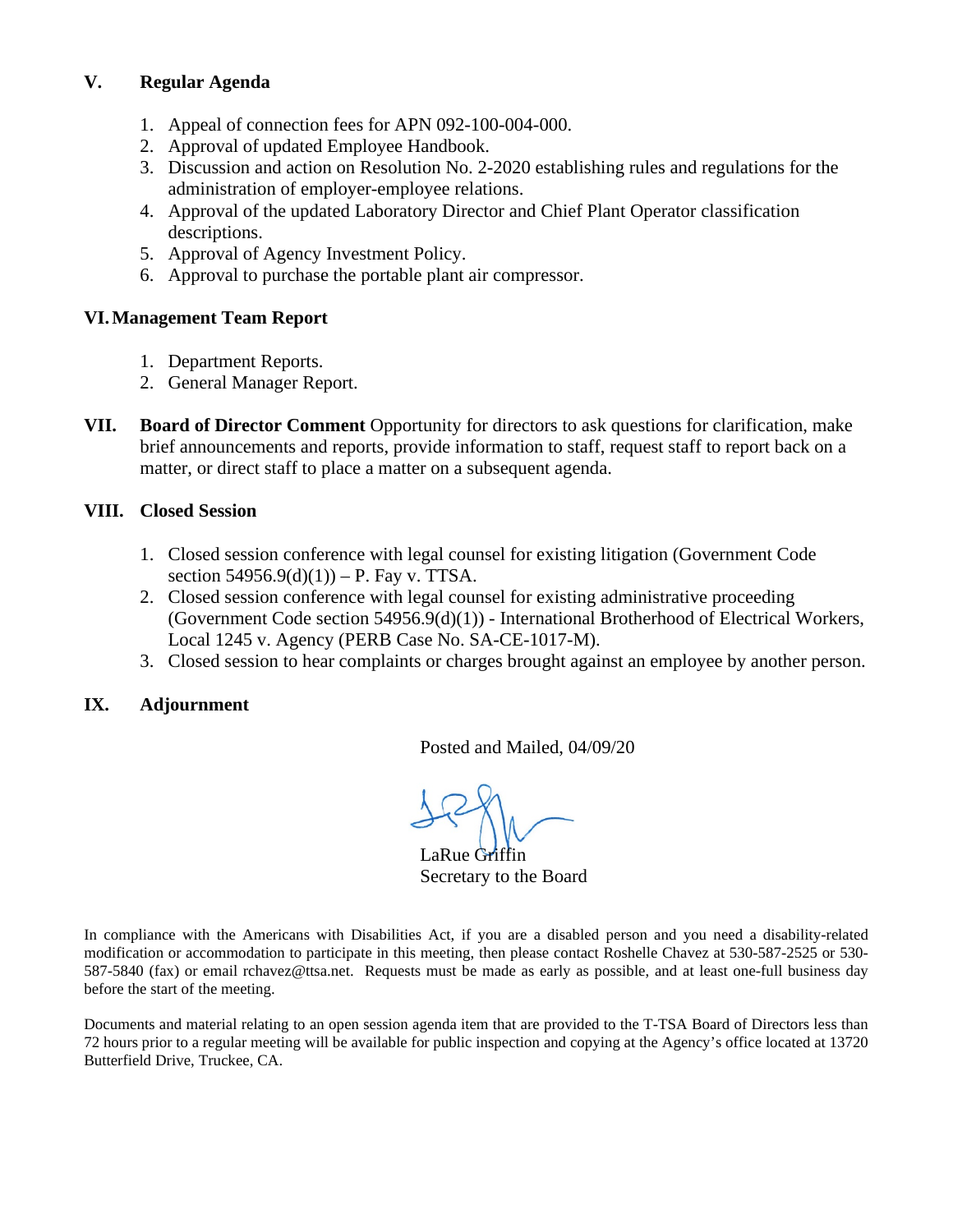# **TAHOE-TRUCKEE SANITATION AGENCY**



A Public Agency 13720 Butterfield Drive TRUCKEE, CALIFORNIA 96161 (530) 587-2525 • FAX (530) 587-5840

#### **Directors**

*Dale Cox: President Dan Wilkins: Vice President Jon Northrop Blake Tresan S. Lane Lewis* **General Manager** *LaRue Griffin*

## **Guidelines for Using GoToMeeting for T-TSA April 15 Board of Directors Meeting**

## **Before the Meeting:**

• GoToMeeting can be used in a web only application, on mobile devices, or as a desktop version. The desktop version is recommended as it has the most functionality. The app may be downloaded here:<https://global.gotomeeting.com/install/845694645>

## **To Join the Meeting:**

- *Video teleconference*: You can join the meeting via computer, tablet, or phone which will allow greater functionality such as having a name associated with your caller-ID.
	- Join using this link: [https://global.gotomeeting.com/join/845694645.](https://global.gotomeeting.com/join/845694645) If you do not have a microphone with your video conference, please call in via audio teleconference to as described below.
- *Audio Teleconference*: You can join the meeting via phone only.
	- $\blacksquare$  Join by calling the following phone number: (866) [899 4679](tel:+18668994679,,845694645)
	- You will then be asked for the Access Code: 845-694-645
	- If you choose to participate via audio teleconference only, press # when prompted for your audio pin.

## **Controls:**

- If you are attending the meeting via video teleconference, please utilize the settings tab at the top of the control panel titled "webcam" to control your video. You are encouraged to share your video stream.
- Mute/Unmute Please mute yourself when you are not speaking, regardless of teleconference method. If needed, the organizer can also mute/unmute you to keep order for the meeting. You can do this using your phone's controls or using the controls on GoToMeeting.

## **Board Discussion:**

• Board President Cox will chair the meeting. After staff introduces an agenda item, Directors will be given the opportunity to provide comment one-by-one as called on by President Cox.